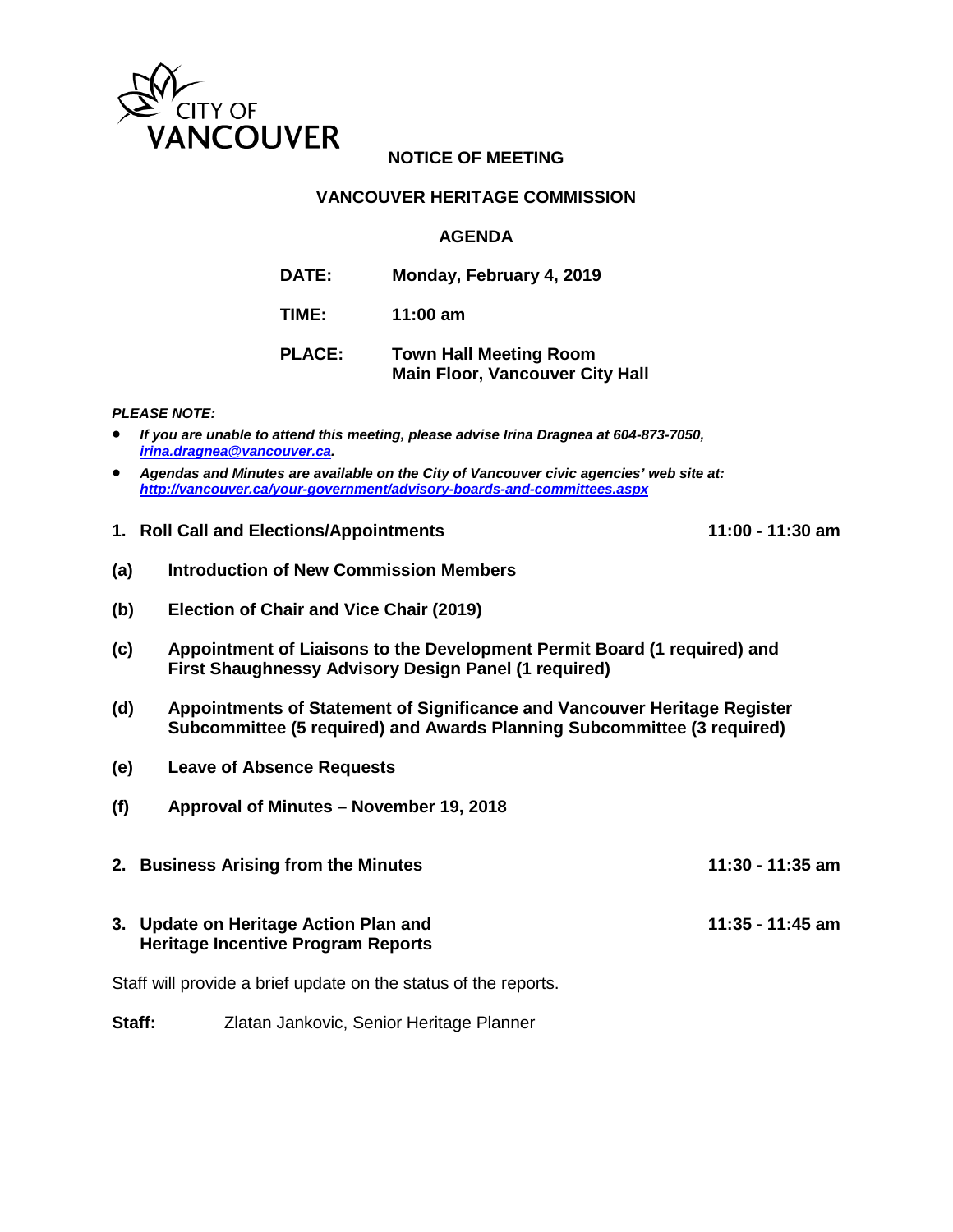#### **4. Duplex Applications in RS Zones 11:45 - 12:15pm**

On December 19th, 2018, Council voted to allow duplex to remain as use in RS zones as a trial housing option and to be further discussed, tested and evaluated over this year as part of the City-Wide Plan engagement. Further, Council asked that proper monitoring is put in place to measure the impact on, among other things, demolition of character homes in RS areas. Additionally, if the monthly reporting of results of the trial program show that redevelopment applications of duplexes exceed the equivalent of five percent of the annual redevelopment of all lots in RS zones, that staff bring forward recommendations to Council to reconsider Twofamily Dwellings (Duplex) from RS zones back to public hearing at any time.

Since duplexes in RS zones were approved in September, there were 11 applications for duplex submitted up to December  $10<sup>th</sup>$ , 2018. Of those 11 there were 6 pre-1940's houses to be demolished for duplex. Current policies require that character assessment is required in RS 3, 3A and 5 zones. For RS-1 assessments are not required. In compliance with this policy, 3 of the duplex related applications for demolition of pre-1940's houses were assessed (2 of which had character and 1 was non-character) and 3 were not assessed.

As requested by Council, staff have been engaged in monthly reporting with data related to applications for duplex and applications for new 1FD permits including related demolitions. Also, staff have been working on a more comprehensive report on the take-up and evaluation of the Character Incentive Program after the first year of the program being in place. This report is anticipated to go to Council in the spring 2019.

On the larger scale, a report on the City Wide Plan is anticipated to be considered in spring 2019. Both the City-wide Plan and Making Room (change of low-density neighborhoods) will likely launch in May 2019. This content will be presented to the Vancouver Heritage Commission and other advisory bodies when available.

**Staff:** Zlatan Jankovic, Senior Heritage Planner

**Attachments:** "Considering Your Options in RS Zones" brochure will be distributed.

## **5. Statement of Significance and 12:15 - 12:45 pm Vancouver Heritage Register Subcommittee Reports**

Reports from the Statement of Significance and Vancouver Heritage Register Subcommittee meetings of September 17, 2018, December 3, 2018, and December 17, 2018, will be presented.

**Staff:** Hugh McLean, Heritage Planning Analyst

**Attachments:** Statement of Significance and Vancouver Heritage Register Subcommittee reports from September 17, 2018, December 3, 2018, and December 17, 2018, will be distributed.

# **6. Staff Update 12:45 - 12:55 pm**

# **7. New Business 12:55 - 1:00 pm**